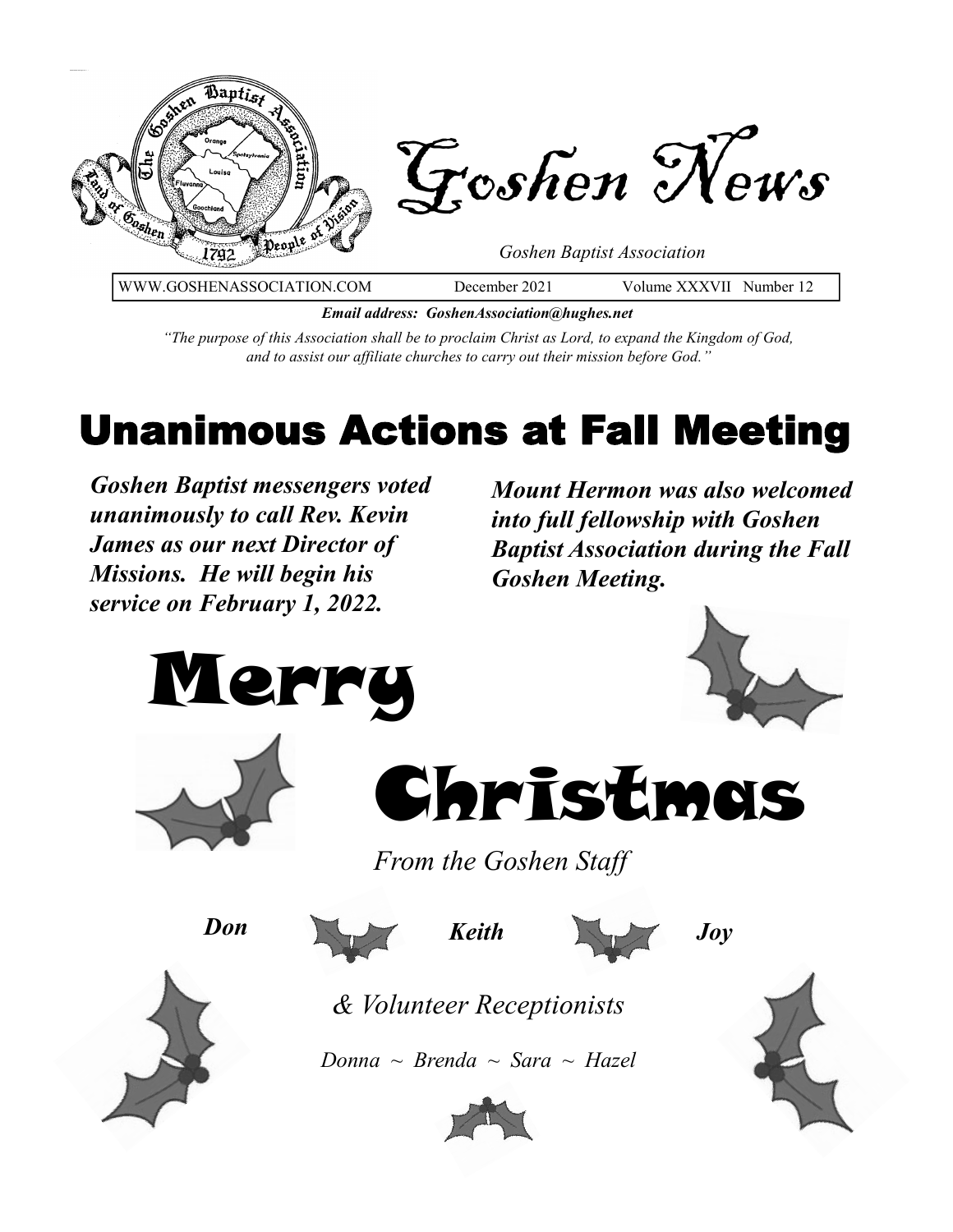# **Mission Opportunities**

*Project for December:* **Chaplain Willett Financial Support & Prison Fellowship's Angel Tree.** Donate funds to support Chaplain Willett and keep her working in the coming year with the inmates of Goochland Women's Correctional Center. Donations are crucial to keep this ministry alive. Chaplains do not receive any funding from the state of Virginia. **Send monetary donations to the Goshen Ministry Center by December 16. Goal: \$4,000** (If you would like more information about chaplains working with the men and women in Virginia's prisons see www.graceinside.org)

To adopt a nearby child "Angel" of an inmate in their name, contact the Goshen Ministry Center at 540.894.8440. Deadline for bringing gifts to GMC for delivery is December 20.

*RuraLove 540.894.8440, 587 Mica Road, Mineral,* is a ministry of Goshen Association to local families in crisis. Churches are needed to *follow up* with families in crisis to build a relationship with the goal of meeting spiritual needs. The Thrift Store is open year-round on Wednesdays 8 a.m.-

12:30 p.m. and the first Saturday of the month April-Nov.

*RuraLove always needs:* Chest of drawers, refrigerators, electric stoves, washers/dryers, twin & full mattresses, good vehicles.

*RuraLove accepts* a wide variety of items. Smaller donations may be left in the green wooden donation shed anytime. Please call ahead for larger donations. Volunteers may also be **scheduled** to pick up **LARGE** items on a Wed. morning.

*RuraLove does not accept* old style TVs, lg. entertainment centers, sleeper sofas, office desks, appliances which have issues. Also, no torn, damaged, moldy, or dirty items. If you have pets, RuraLove cannot accept upholstered items or mattresses due to allergies. *All items are to be nice enough to give in Jesus' name.* 

*Hope House 540.371.0831* Battered women's shelter for abused women and their children, 902 Lafayette Blvd., Fredericksburg

*Shelter for HELP in Emergency 434.963.4676*  Working to end domestic violence. Charlottesville.

*Paul Stefan Home* (Pro-Life Maternity Housing & Educational Center) www.paulstefanhome.org  $\sim$  120 Caroline St., Orange. 540.854.2300

*Hope for Appalachia* http://hfavateam.com ~ make "Hope Boxes" for students age 4-18 to be given out with salvation message at schools in Kentucky in the spring and fall. See website for list of items being collected*.* Spring supplies are needed by March 15 for their April teams.

### *2021-2022 Annual Budget Report*

| Budget for 2021-2022 | 179,428.00  |
|----------------------|-------------|
| Monthly Needs        | 14,952.00   |
| Received October     | 9,413.00    |
| <b>Budget</b>        | $-5,339.00$ |

## *Mission Stitchers*

*All are invited on Sat, December 11, 9 a.m.-2 p.m.* 

Bring a lunch or about \$10 for lunch. Bring your machine and tools or fabric scissors to cut out the patterns. For more information on this ministry contact Terry Graham, 540.661.6268 or email mrsjrg@aol.com.

### *Remember in Your Prayers*

Deepest sympathy to Pastor Jojuan White (Wallers) in the homegoing of her husband, Joe.

Pray for Pastor Steve McClary (South Anna) as he recovers from a heart attack. Also remember the McClary family in the passing of Steve's son, Jeremiah.

### *Thank You*

Thank you for your generous donations of greeting cards, puzzle books, and composition books to the women at Virginia Correctional Center in Goochland which were delivered recently. We now have enough composition books to cover both VCCW and the nearby Work Center. We now also have plenty of cards for people to send to family and friends and new puzzle books which are a welcome gift in the infirmary or while in quarantine.

Rita Willett, Chaplain



*RuraLove is open to the public to purchase clothing and yard sale items. In the past month (through your contributions and donations to RuraLove) you have helped local families in crisis by providing:*

10 Families with financial needs **(\$3,419.00)**

(Rent, Mortgage, Utilities)

- 6 Families with a household need
- 5 Families with clothing
- 4 Families with medical

#### *In the past month the RuraLove Thrift Store sales have:*

Served 338 families with clothing

Served 865 families with household items

Total sales from the Thrift Store for clothing and other donated yard sale items for the month: **\$6,602.00**

#### *One hundred percent of all sales and donations go to local families in crisis.*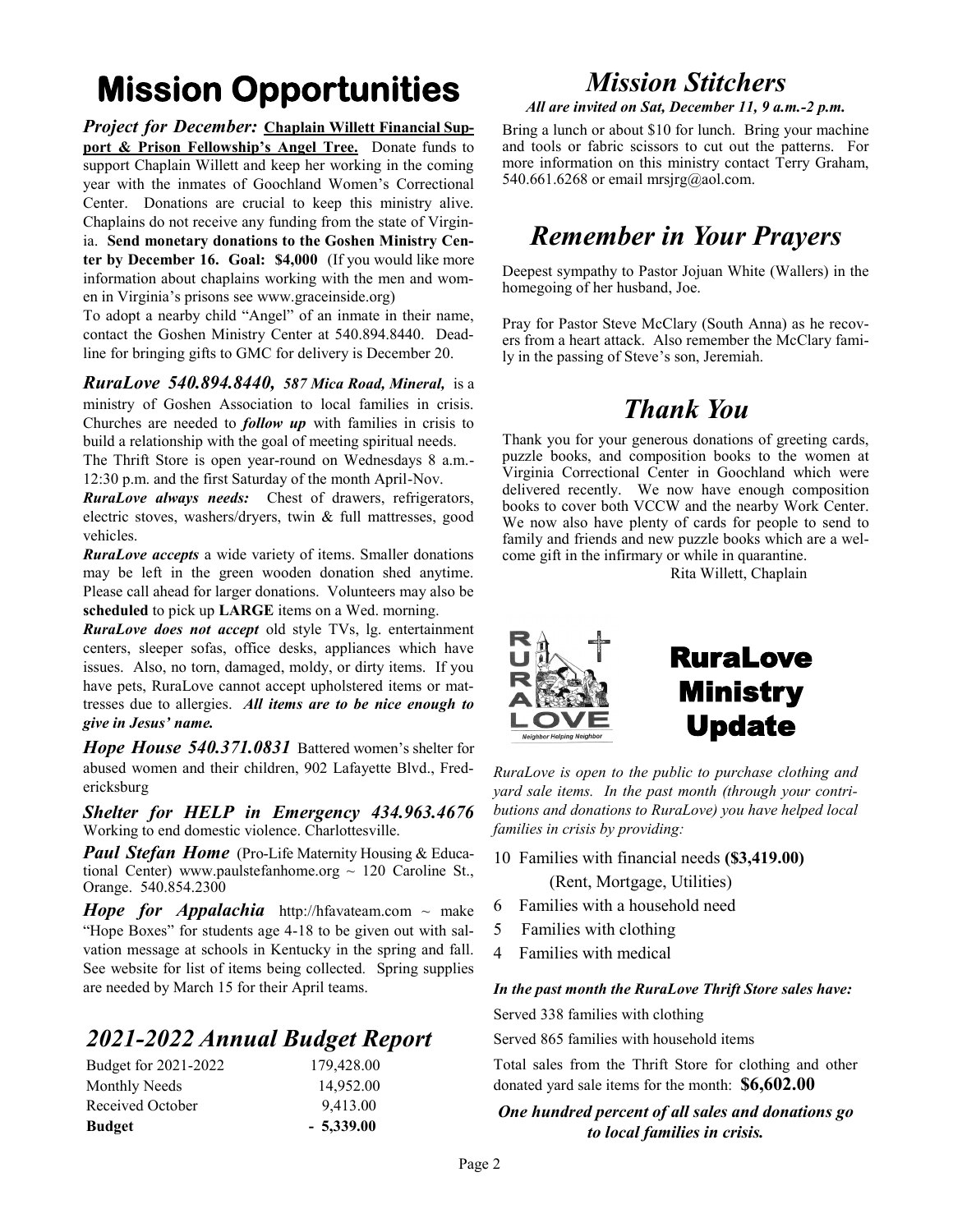**Gordonsville** Youth and Children's Christmas program, "Wise Guys and Starry Skies" will be held Sunday, Dec. 12 at 11 a.m.

**Louisa** welcomes a new member by baptism. A live nativity will be presented December 3 & 4 from 6-8:30 p.m. A Christmas Eve Service will be held at 6 p.m.

Me**chanicsville** continues the Pastor search and is also searching for a Ministry Assistant. A Christmas Eve Communion Service will be held at 7 p.m. Men's Breakfast is the second Saturday of every month at 7 a.m. All are welcome. Www.mechbaptist.com

**Mineral** is having a women's evening Bible Study group the 2nd & 4th Tuesdays of the month in the leader's home studying "Discerning the Voice of God." Louisa Baptist and Mineral Baptist participated in a Youth Evangelism Training Event called Dare 2 Share Live. Volunteers are to start packing and wrapping Santa Council Christmas gifts Dec. 2nd. Four Bible studies are occurring weekly. www.mineralbaptistchurch.org

**Orange** is holding a Christmas Bazaar on Saturday, December 4 from 9 a.m.-2 p.m. in the Pine Room. They welcome a new member by transfer. The Singing Christmas Tree will be held Sat., Dec. 11 at 5 & 7:30 p.m. and Sun., Dec. 12 at 5 & 7:30 p.m. Masks recommended.

**Smyrna** welcomed a new member in September. They collected items for Hope for Appalachia. Every month they collect for Goochland Cares food pantry. They also recently sponsored a First Responder's Luncheon.

### **Medical Missions**

*Attention Medical Persons:* Medical mission teams are being formed now to work in Kenya March 4-13, 2022 led by WMU of Virginia. Email Laura Davis at ldavis@wmuv.org for info.

### Keep in Your Prayers!



*Please keep our Church Planters working in Armenia in your prayers! If you haven't yet made a commitment of support, call GMC at 540.894.8440 to sign up. We would love more commitments of \$200 per* 

*year for three years to take on a third church planter.* 

*needed! Their work is in an area of unrest and they suffer persecution because of their faith in Christ in a part of the world that is* 

*Pastor Svin*

*predominately Muslim. Pastor Vardan* 

### **Evangelism Teams**

*Your help and prayers are* 

#### **October 3-8, 2022**

Panama has requested help with an evangelistic crusade. The Chiricana have wanted to establish an evangelical presence in four of the districts of the Chiriqui Province where currently no work is being done. Teams are needed to preach and do outreach in these districts to begin new churches or mission points. Each site would need an evangelist and others to help with the daily outreach. More about this request will be shared later but our hope is that teams will form by the Spring of next year so they may begin the prayer, study and team building necessary for such a work. Call 540.894.8440 for more info.

# Church News *"Campbell's Comments"*

 The stygian darkness would have been oppressing had it not been for the shining and sparkle of a million stars punctuating the darkness. The shepherds most likely were resting for the evening with their sheep safely corralled. Perhaps a small fire cast its glow across the ground where the shepherds sat drinking hot tea and talking about the day's experiences. This scene was mostly a repetition of every night as they moved their



sheep to find food and shelter. How could they ever have known that this night would be a night that changed their lives and the history of the world forever?

 It certainly was a night that changed our lives forever. The God of creation, the God who stands outside the Universe, the God who spoke the chaotic mass into a life supporting sphere, this God who is Word, broke into human history because of our human predicament and made his dwelling among us.

 The impact of this event upon our lives, our faith and our theology is measurable only in terms of grace received, lives empowered and service rendered. We can take time during the days approaching Christmas by considering the weeks of Advent. Each week will focus on a particular emphasis of the Advent Season: hope, joy, love, prophecy. As we focus on the themes of Advent perhaps we can face all of the Christmas celebrations with a sense of calm. Perhaps this year someone will read the instructions before assembling toys. Perhaps you will enjoy shopping for those special gifts because of the eternal gift you have received from the Christ of Christmas. As you purchase and wrap or decorate your gifts take time to ask yourself "What will I give to my Lord this year?"

 During this past year so many folks have blessed "The Goshen" by praying, serving, supporting and volunteering. The Lord has blessed many in the foreign countries made possible by your giving. Our prayer from "The Goshen" is that the Christ of Christmas will richly bless you during the time of Advent and the days of your Christmas gatherings. *~ Don*

## *Help Wanted Ads*

Ministry Assistant for Mechanicsville Baptist Church, Gordonsville; 15 hour week (for 3 5-hour days); familiar with Microsoft Office Suite & a working knowledge of QuickBooks - a plus. Send resumes to: MBC Admin. Assistant, 10200 Louisa Rd., Gordonsville, VA 22942. For Questions, leave a message at 540.832.3269 and your call will be returned.

**- - - - -**

The Journey Home (in Mineral) is currently seeking to hire a Resident House Manager couple. Call 540.259.3627 for more information.

### **VBS Mission Team**

#### **January 19-23, 2022 ~ Call 540.894.8440 for more info**

Panama has requested volunteers to work with eight churches in Panama to do Vacation Bible Schools. Goshen's Mission Team would love to send at least two volunteers to work with each church from January 19-23, 2022. The cost is approximately \$1,200 per person. So, call a friend and sign up now!